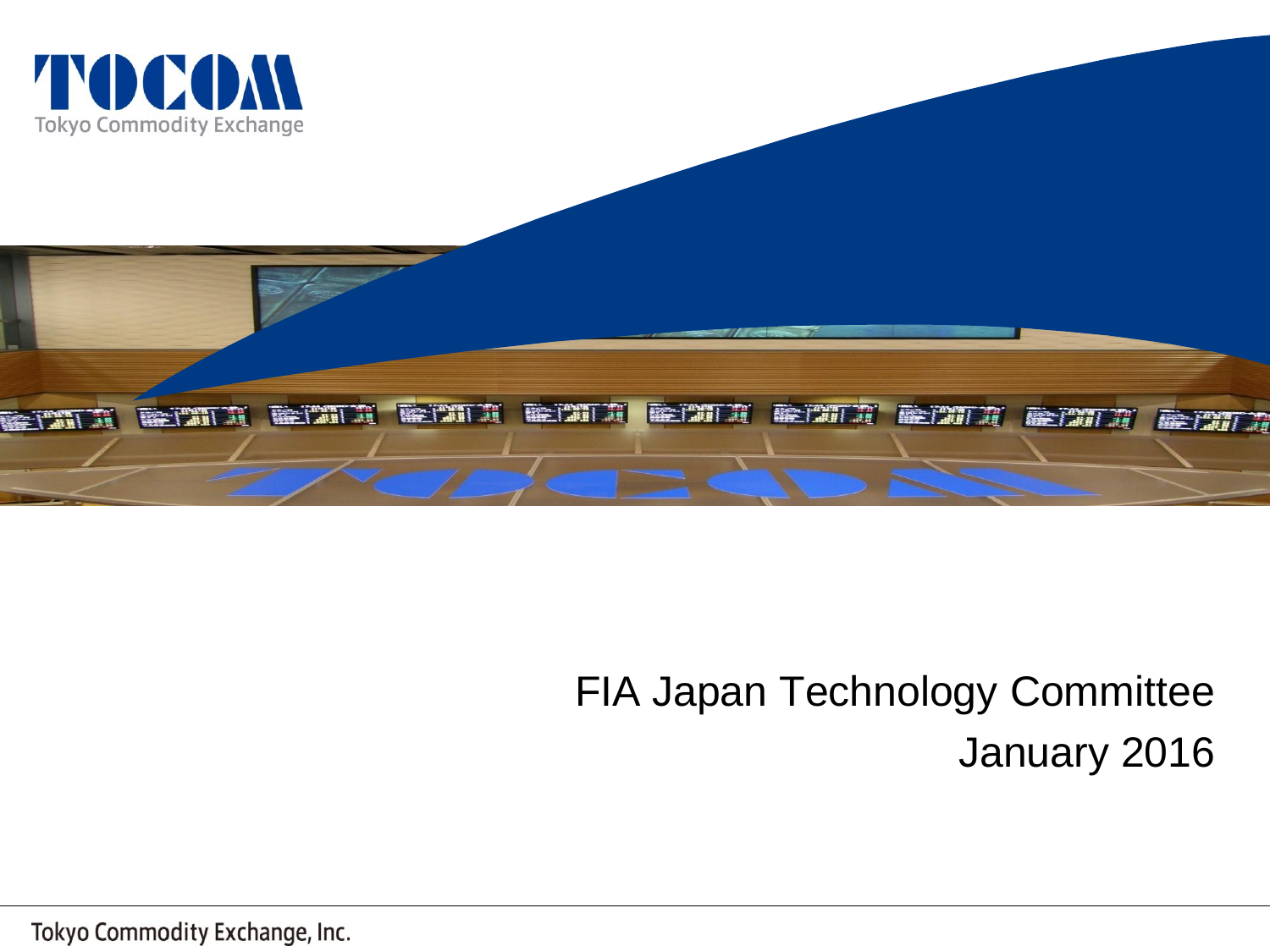### TOCOM Overview – Who We Are

Tokyo Commodity Exchange, Inc. (TOCOM) is Japan's largest and one of Asia's most prominent commodity futures exchanges. We operate electronic markets for precious metals, oil, rubber and soft commodities.

Most of our products are traded internationally and nearly half of our volume originates outside of Japan.



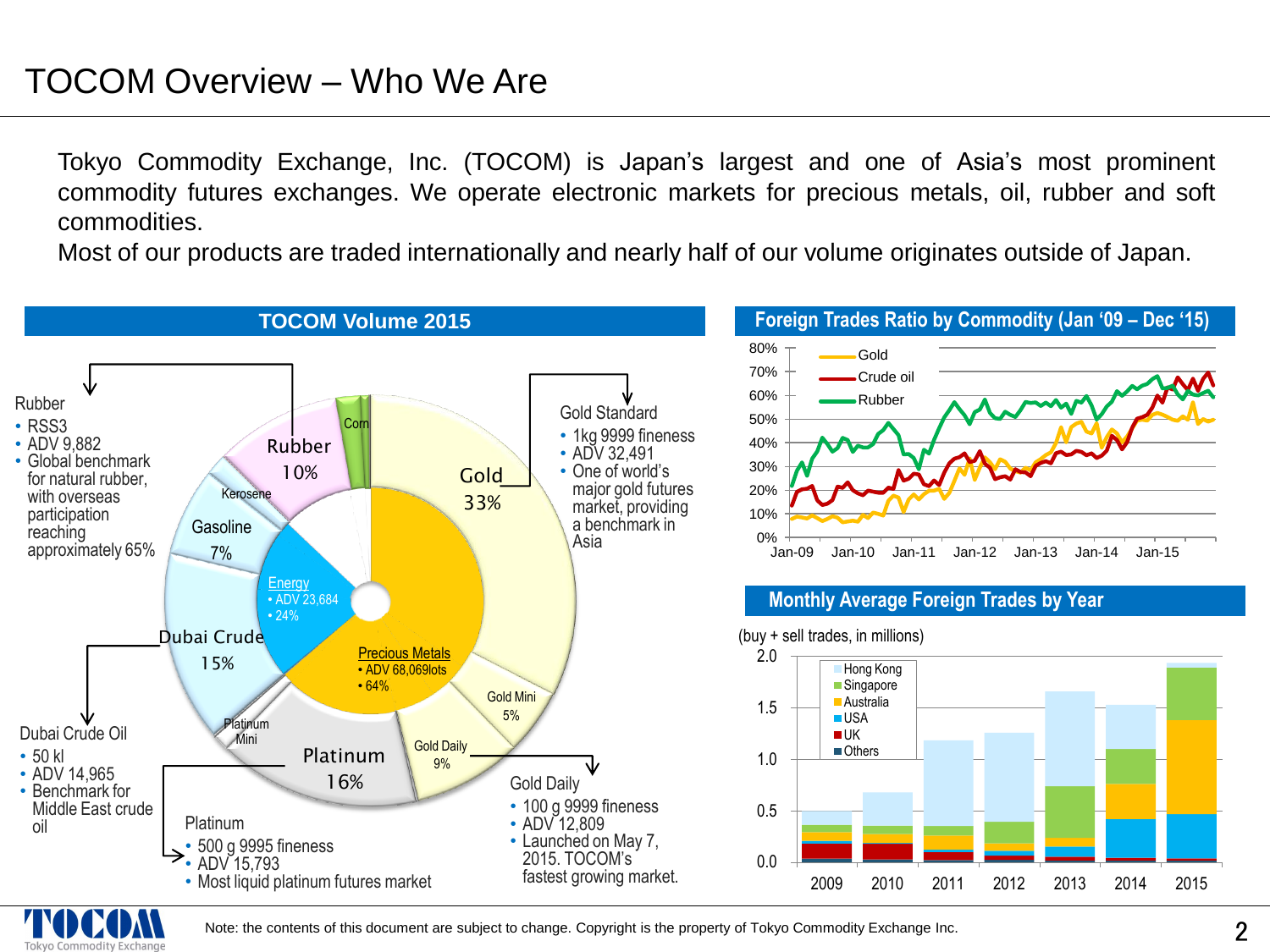## New Trading Platform

TOCOM will use Japan Exchange Group's new derivatives system from September 2016. Traders will have greater access to both markets, creating new opportunities.

### **Key Schedule (***subject to change***)**

- Testing on test environment (weekdays only) will be available from late January 2016.
- Testing on production environment (weekdays and holidays) will be available from March 2016.
- Mock trade will start in June 2016
- Go live in September, 2016.

#### **Trading Hours**

Markets will open an additional 1 hour 45 minutes.



\* Rubber closes at 19:00

### **Expected Positive Effect**

#### 1. Synergies with JPX

TOCOM and JPX will share a trading system (new J-GATE) and network (arrownet). This will give traders of both markets access improvement to one another and can promote arbitrage opportunities.

#### 2. Risk Control

Pre-trade risk control functions will be made available with the new system. Members can set certain parameters and the system will reject orders that exceed predetermined thresholds.

A kill switch, as well as order blocking functionality, will also be available.

### 3. Market Information

In addition to the current market data dissemination methods, full data feed will be made available using ITCH protocol.

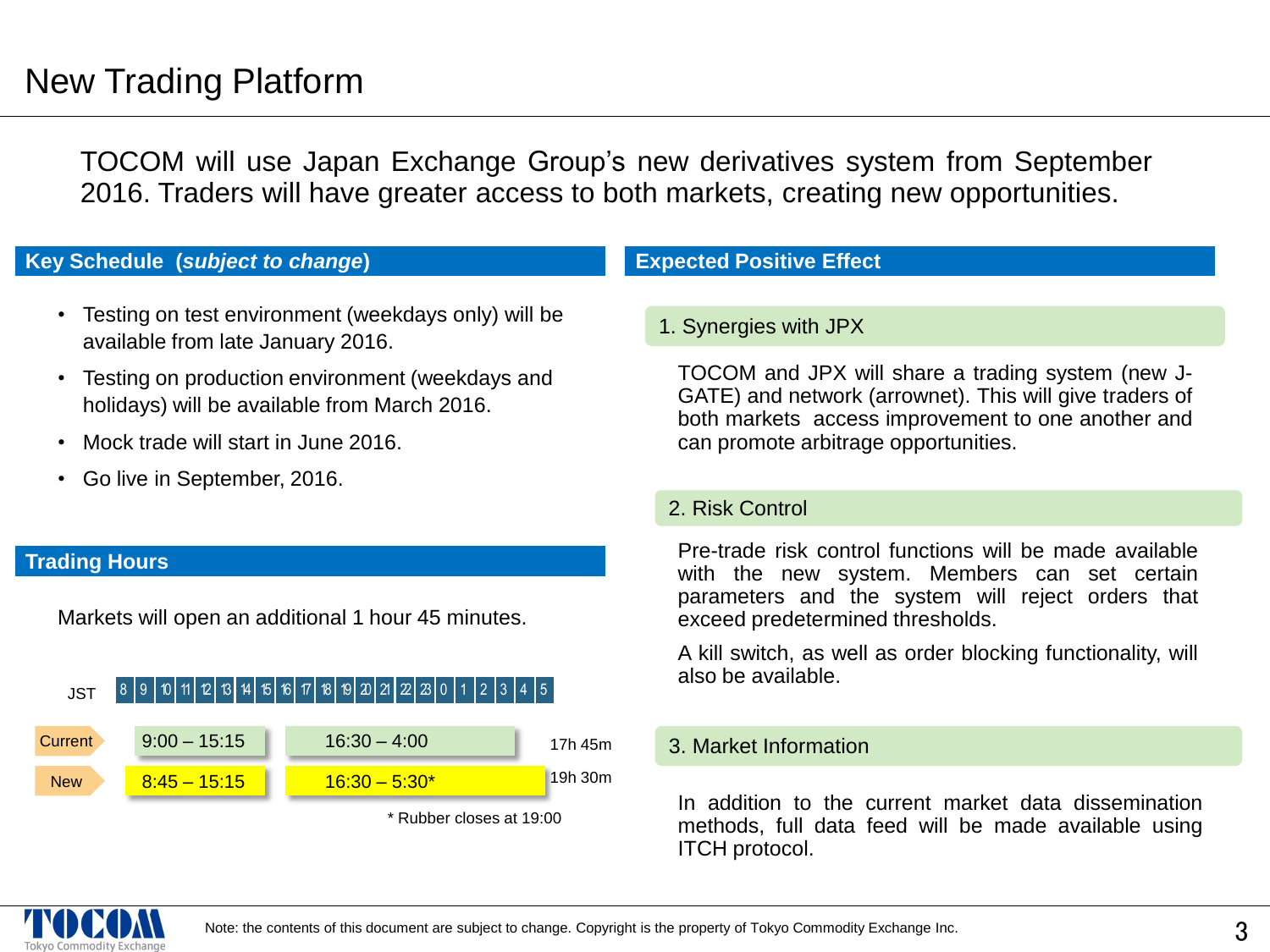## New Trading Platform – Major changes

- Closing Auction (orders accepted for 5 min)
- Non Cancelation Period (1 min before auctions except closing auction at day session)
- Dynamic Circuit Breaker (based on the latest executed price: in addition to the SCB)
- Tailor-made Combination Order (TMC: only for Gold Options Contract)

- Calculation of Execution price at Auction
- Settlement Price Calculation (last price except it of last trading day or mini and daily)
- Varieties of Order Type provided by the Exchange (LO, MO, SCO, MTLO and TMC)
- Validity of SCO (one clearing period)
- Behavior of MTLO (only effective when it can create a match)
- Gold Options contract specification (European Type, Cash-settled, 100g gold, 6 consecutive months)